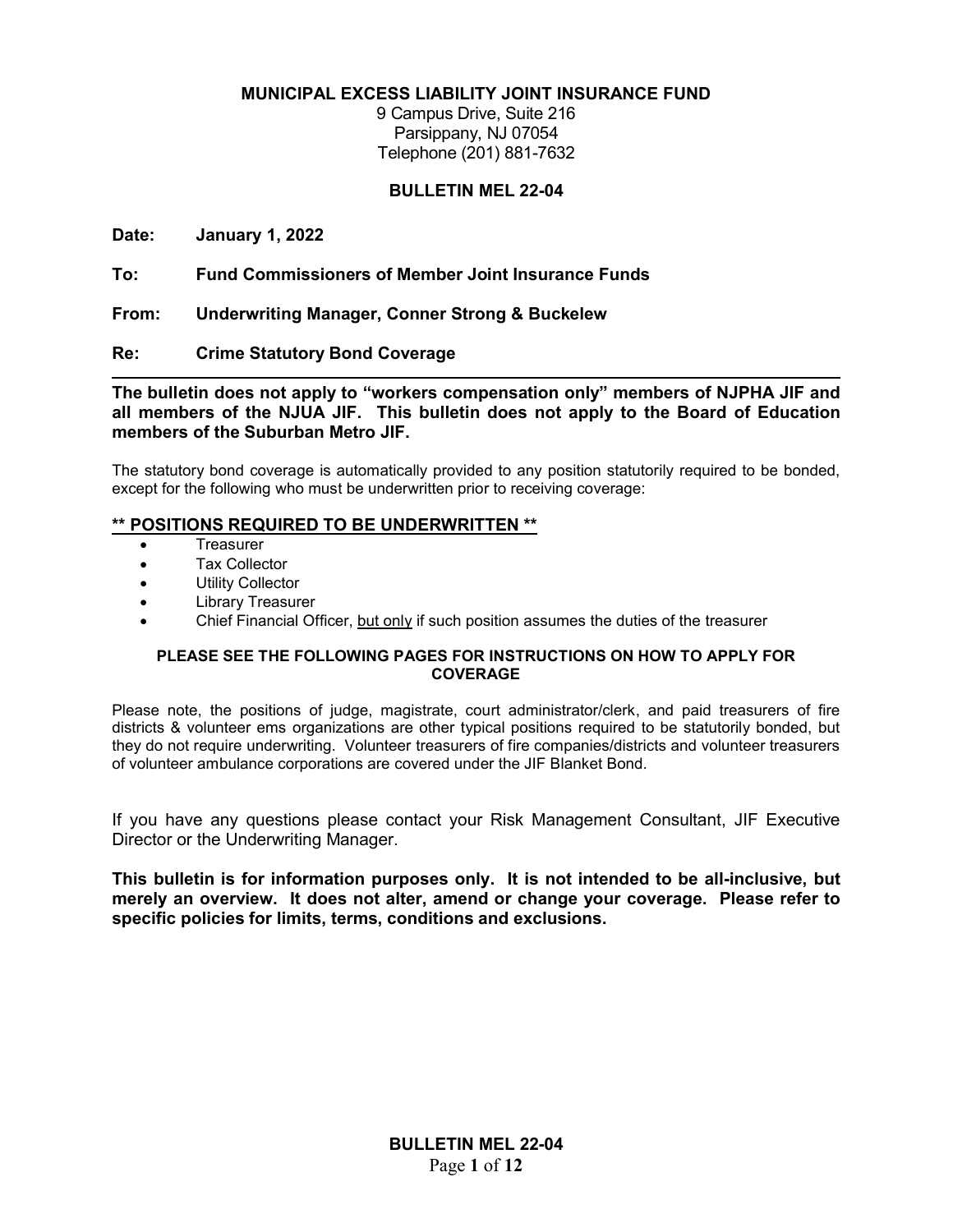#### **Underwriting Submission**

**ONLY APPLICABLE TO** the Treasurer, Tax Collector, Utilities Collector and Library Treasurer, including the Chief Financial Officer who handles monies as part of their responsibilities for the member entity normally handled by the treasurer; deputies or assistants to these positions **do not** need to be underwritten.

*A completed application (Addendum 2) and FCRA Consumer Disclosure and Authorization Form (Addendum 3) are required for each employed position in order for the MEL to consider providing coverage. The application should be provided at the initial application for coverage, as well as 120 days prior to each of the entity's renewals with the JIF.* Attached are copies of both documents as Addendums 2 and 3. A Fillable PDF version of the application is also included. The individual to be bonded must complete and sign the application. The MEL Underwriting Manager Unit is responsible for the administration of the Statutory Position Bond Program.

New applications and deletions (including the date of deletion) should be sent to:

Conner Strong & Buckelew Attn: MEL Underwriting Service Center Email: MELREQUEST@connerstrong.com P.O. Box 99106 Camden, NJ 08101

The minimum requirements for coverage approval are:

- Fully completed application;
- Applicant has no pending bankruptcy, insolvency, lawsuits for non-payment, liens or judgments, including with any organization the applicant has an ownership interest of at least 10%;
- Financial history of the applicant;
- Completed FCRA Consumer Disclosure and Authorization Form; and
- Credit score of 600 or above.

*Please note, if you submitted an application after July 1st of the same year, a new submission is not needed.*

#### **Approval Process**

Upon receipt of the signed and completed application and form, the MEL Underwriting Manager unit will review the application based on the established underwriting criteria. If approved, the MEL Underwriting Manager will notify the applicant by letter. The member town policy will be endorsed accordingly. A certificate of insurance will be sent to the Risk Management Consultant and or JIF Executive Director, or Town Clerk in absence of a Risk Management Consultant.

If declined, a declination letter will be sent to the applicant. A copy will go to the member entity (municipal clerk) and the member's RMC. The letter will also outline the appeal process. The applicant is allowed to file an appeal with the MEL Appeal Board.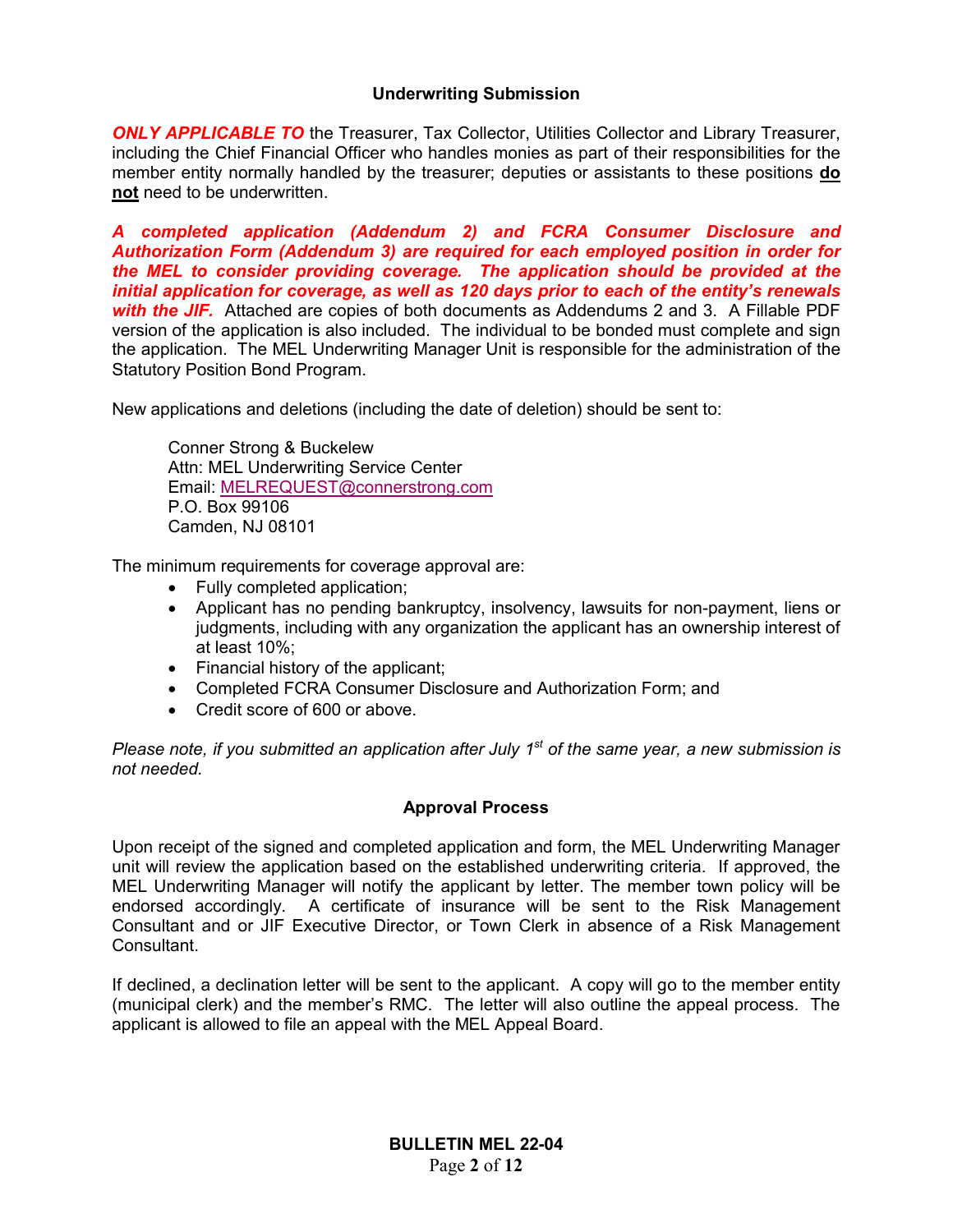#### **Appeal Submission Requirements**

#### *The applicant's appeal is required to include the following. Additional information may also be requested.*

- 1. Personal testimony from the Applicant in writing detailing exactly what circumstances led to your current financial status and detailed steps you are taking to improve it.
- 2. Letter of Recommendation from the Town Councilman/Finance Chairman on the Applicant's quality of work.
- 3. Either:
	- a. Letter from the town auditor discussing the internal controls in place with respect to the Applicant's handling of monies to address the situation, including a resolution from the Governing Body adopting those controls; or
	- b. A letter from the CFO outlining changes in the position (Treasurer, Tax Collector, etc.) that would prevent a future loss by the applicant.

### *This information should be sent by the applicant directly to the Underwriting Manager's attention.*

After initial bond approval, an underwriting review will be conducted on an existing official upon renewal of the employers' term of membership with the JIF. An application must be submitted for each renewal the employer has with the JIF. Renewal certificates of insurance will be sent to the current Risk Management Consultant (or Town Clerk, in the absence of a Risk Management Consultant), JIF Executive Director, and Applicant**.** 

#### **New Jersey**

### **A SUMMARY OF YOUR RIGHTS UNDER THE NEW JERSEY FAIR CREDIT REPORTING ACT**

The State of New Jersey Fair Credit Reporting Act (NJFCRA) is designed to promote accuracy, fairness, consumer confidentiality, and the proper use of credit data by each consumer reporting agency ("CRA") in accordance with the requirements of the NJFCRA.

The NJFCRA is modeled after the Federal Fair Credit Reporting Act. You have received a Summary of Your Rights under the Federal Fair Credit Reporting Act. The two Acts are almost identical, as are your rights under them. You can find the complete text of the NJFCRA at the Department of Consumer Affairs. You may seek damages for violations of the NJFCRA. If a CRA, a user, or (in some cases) a provider of CRA data violates the NJFCRA, you may have a legal cause of action.

**For questions or concerns regarding the NJFCRA, please contact:**

## **DIVISION OF CONSUMER AFFAIRS**

Department of Law and Public Safety 124 Halsey Street Newark, NJ 07102 **Phone:** 800-242-5846 / 973-504-6200

> **BULLETIN MEL 22-04** Page **3** of **12**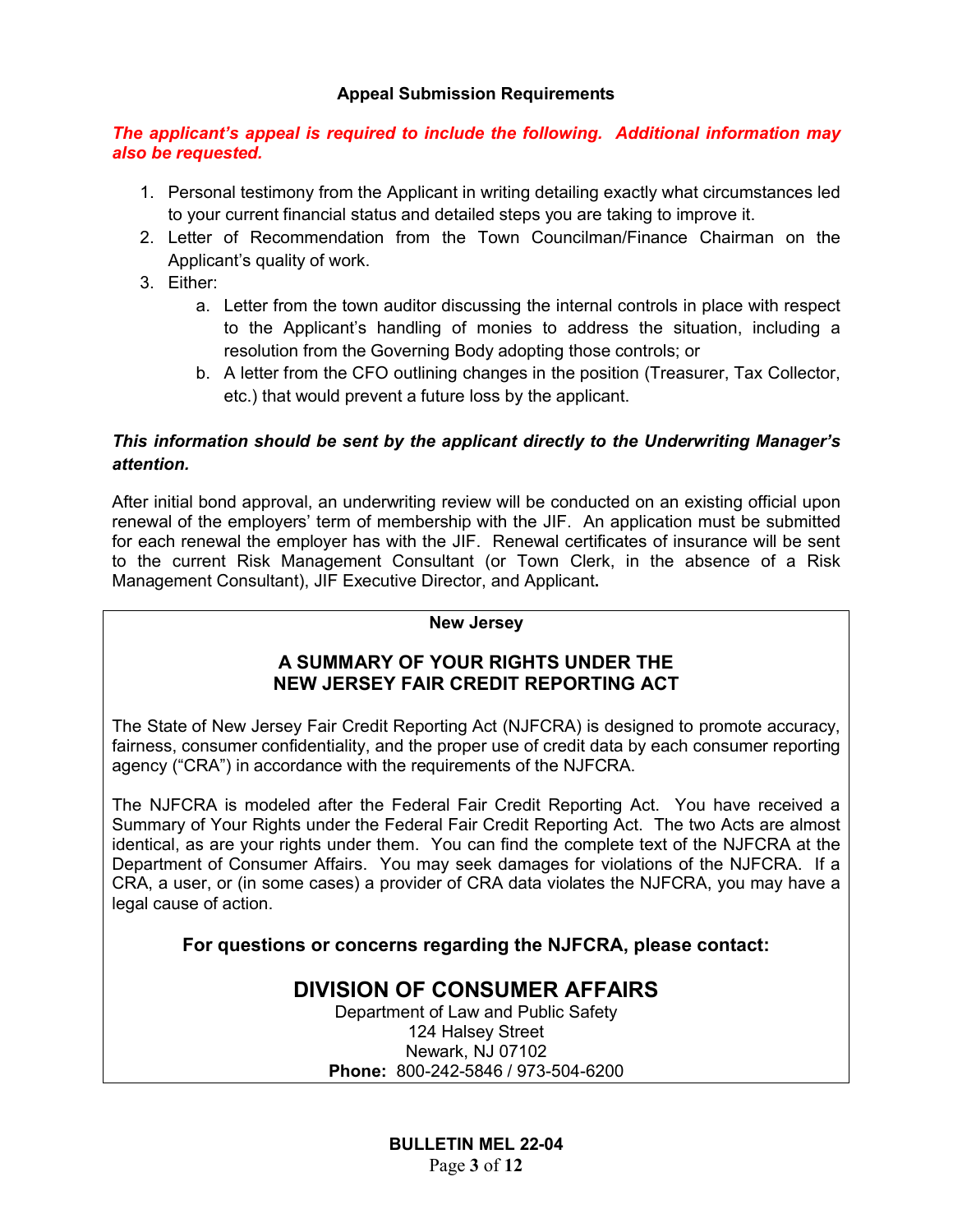## **ADDENDUM 1**

#### **COVERAGE PART III Assessments**

#### **Population Annual Assessment**

| Up to 10,000     | \$500   |
|------------------|---------|
| 10,001 to 20,000 | \$1,000 |
| 20,001 to 30,000 | \$1,250 |
| 30,001 to 40,000 | \$1,500 |
| 40,001 to 50,000 | \$2,000 |
| 50,001 and up    | \$2,750 |

 $$500$  $$1,250$  $$1,500$ 

This assessment will cover all of the positions required to be underwritten and is the same no matter how many positions you elect to cover. Therefore, if you elect to include one position listed below, any additional positions listed below will be covered at no additional assessment.

The assessment will be prorated to the date of the first bond's effective date.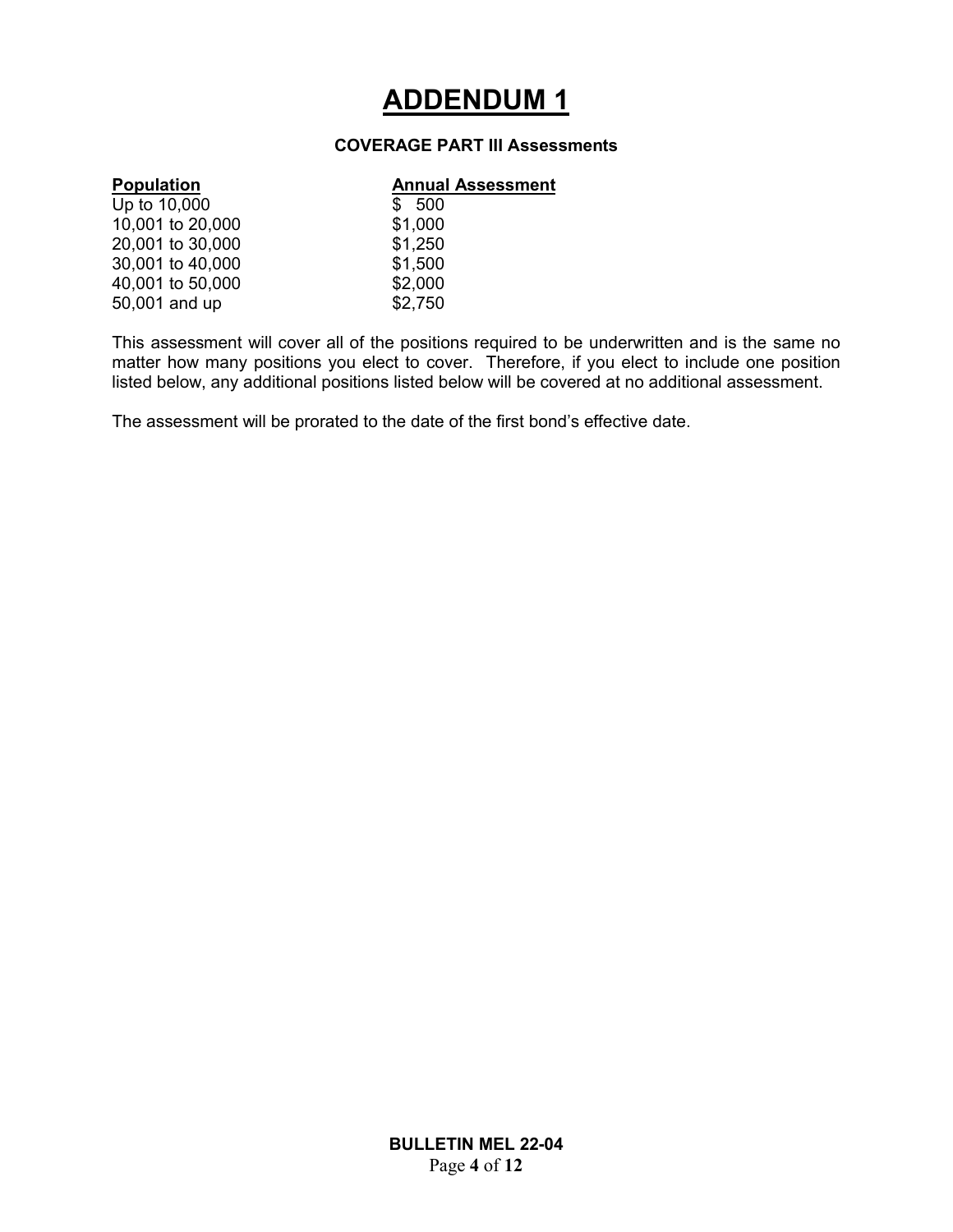

## **Municipal Excess Liability Joint Insurance Fund**

# **Public Official Bond Surety Application and Indemnity Agreement**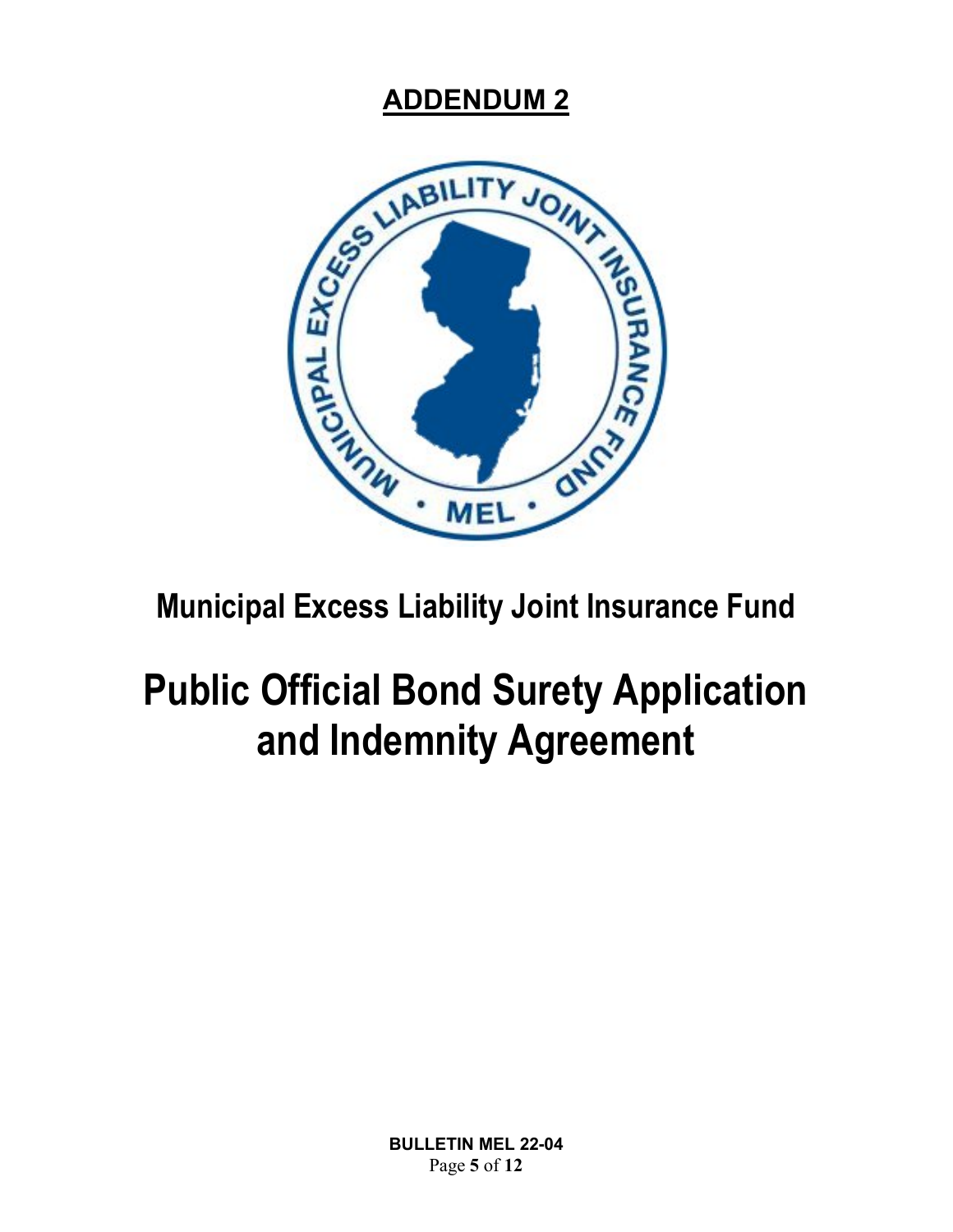#### **CERTIFICATE OF DESIGNATION OF DEPOSITORIES**

| This is to certify that the following financial institutions are duly designated as |                                                     |      |       |      |  |
|-------------------------------------------------------------------------------------|-----------------------------------------------------|------|-------|------|--|
|                                                                                     |                                                     |      |       |      |  |
|                                                                                     |                                                     |      |       |      |  |
|                                                                                     | Street                                              | City | State | Zip  |  |
|                                                                                     |                                                     |      |       |      |  |
|                                                                                     |                                                     |      |       |      |  |
|                                                                                     | Street                                              | City | State | Zip  |  |
|                                                                                     |                                                     |      |       |      |  |
|                                                                                     |                                                     |      |       |      |  |
|                                                                                     | Street                                              | City | State | Zip  |  |
|                                                                                     | Member Entity ______________ Signature of Secretary |      |       | Date |  |

#### **INDEMNITY AGREEMENT**

The undersigned Applicant and Indemnitor (s) all hereinafter called the Indemnitor (s) hereby certify that the foregoing declarations made and answers given, are the truth without reservation and are made for the purpose of inducing Municipal Excess Liability Joint Insurance Fund (MEL) c/o PERMA Risk Management Services, 9 Campus Drive, Parsippany, NJ 07054 for itself and its affiliates, parents and subsidiaries, hereinafter called Surety, to issue the bond (s) or undertaking (s) applied for and any renewal and increase of the same or of any bond (s) or undertaking (s) of similar nature given in substitution or renewal thereof (all comprehended in the word "bond (s)" or "undertaking (s)" as herein used). The Indemnitor (s) agree that the Surety may decline the bond (s) applied for or may cancel or terminate the same without incurring liability whatsoever to the Indemnitor (s). In consideration of the Surety executing said bond (s) or undertaking (s) or the forbearance of cancellation of any bond (s), the Indemnitor (s) do undertake and agree as follows:

Indemnitor (s) hereby expressly authorize the MEL to access its credit records and to make such pertinent inquiries as may be necessary from third party sources for the following purposes: (a) to verify information supplied to MEL (b) for underwriting purposes; and (c) upon establishment of a reserve, for debt collection. The Indemnitor (s) will at all times indemnify and keep indemnified, the Surety and hold and save it harmless from and against any and all damages, loss, costs, charges and expenses of whatsoever kind or nature, including counsel and attorney's fees, whether incurred under retainer or salary or otherwise, which it shall or may, at any time, sustain or incur by reason or in connection with furnishing any bond or undertaking. To deposit with the Surety on demand an amount sufficient to discharge any claim made against the Surety on the bond (s) or undertaking (s). This sum may be used by

#### **BULLETIN MEL 22-04**

Page **6** of **12**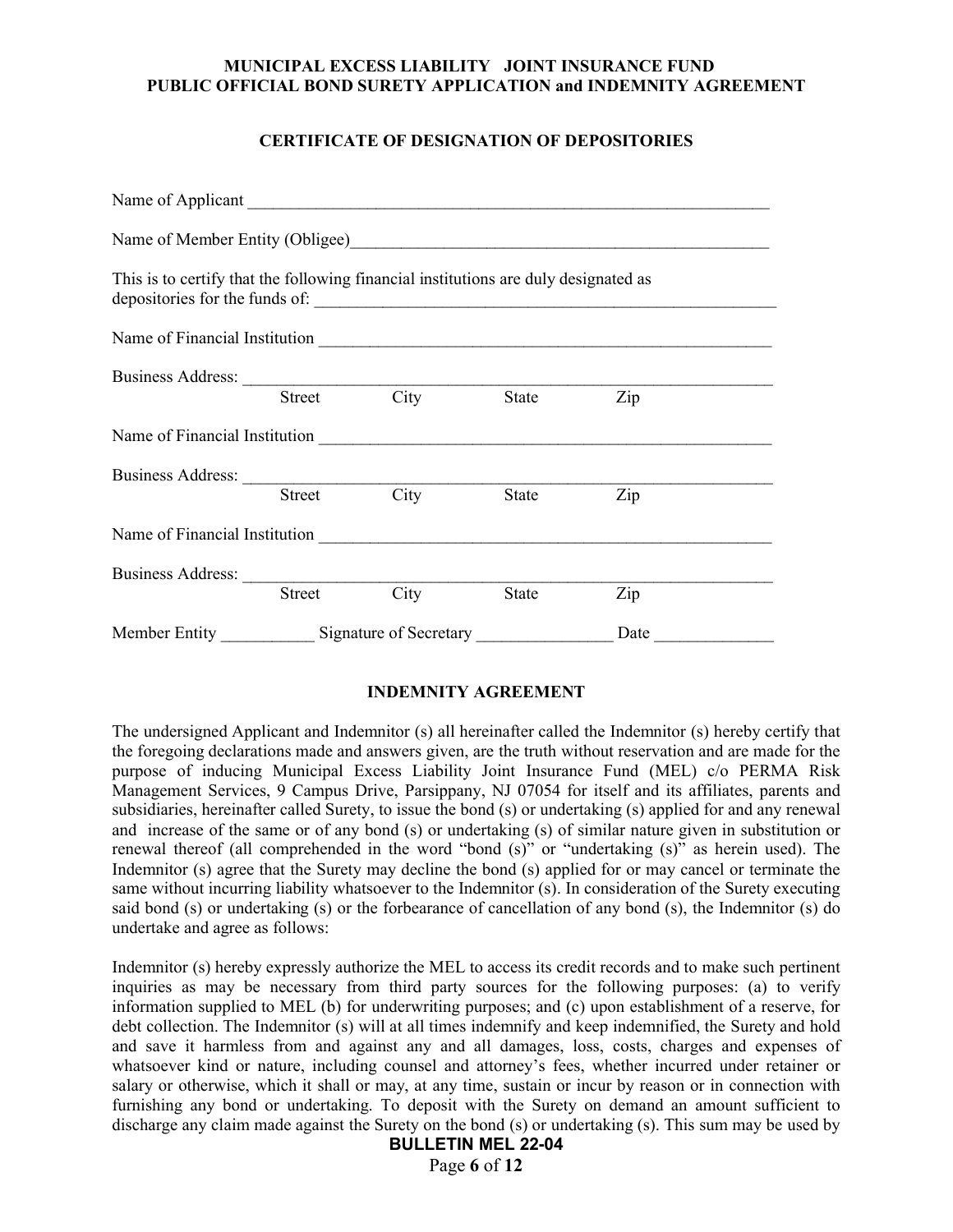Surety to pay such claim or be held by Surety as collateral security against loss or cost on the bond (s) or undertaking (s).

I do also expressly relieve said MEL and all others from liability for disclosing or furnishing any information it may have obtained concerning me or my affairs and so also relieve said MEL from any compliance with any provisions of any laws concerning the disclosure of any knowledge or information which may have been obtained concerning me or my affairs and do release and discharge said MEL and every person, association, firm or corporation furnishing it with any information concerning me or my affairs from any and all liability or responsibility under or by reason of any of the provisions of any of said laws and from any and all claims, demands, causes of action and damages that may have, or purport to have, arisen by reason of any such laws, or any amendments thereof, or supplements thereto.

Regardless of the date of signature (s), this indemnity agreement is effective as of the date of execution of aforementioned bond (s) or undertaking (s) and is continuous until Surety is satisfactorily discharged from liability pursuant to the terms and conditions contained herein.

Signed this  $\qquad \qquad \text{day of} \qquad \qquad \text{day}$ 

The MEL shall have the right, at its option, to fill in any blanks left herein, to correct any errors in the description of said bond or bonds or any of them, or in said premium or premiums, it being hereby agreed that such insertions, or corrections, when so made shall be **prima facie** correct.

Applicant

Notary

Signature Seal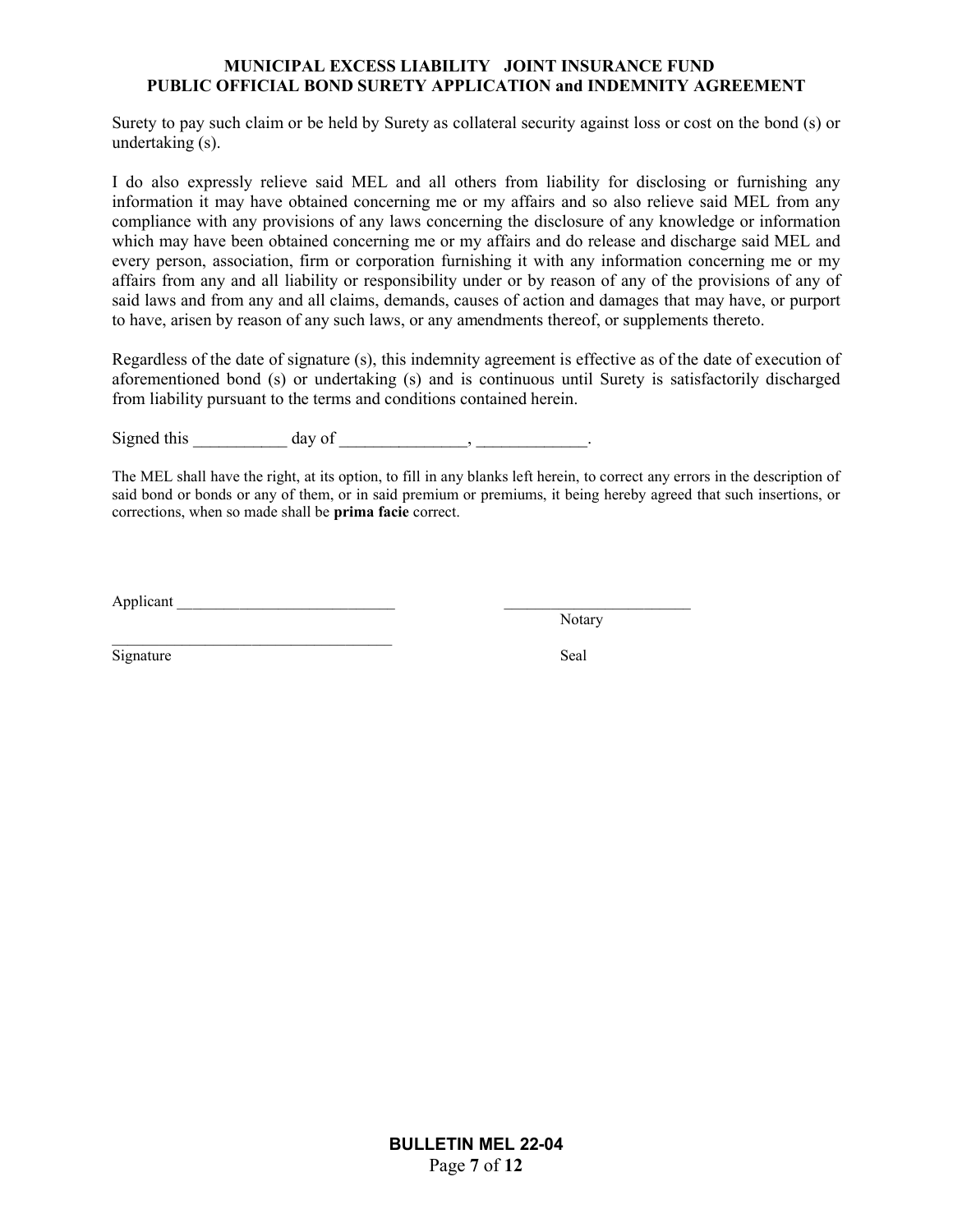### **GENERAL INFORMATION**

| (Please Print)                                         |        |                                                                                                                                     |          |                |  |
|--------------------------------------------------------|--------|-------------------------------------------------------------------------------------------------------------------------------------|----------|----------------|--|
|                                                        |        |                                                                                                                                     |          |                |  |
| Home Address <u>Street</u>                             |        |                                                                                                                                     |          |                |  |
|                                                        |        | City                                                                                                                                |          | State Zip      |  |
|                                                        |        |                                                                                                                                     |          |                |  |
|                                                        |        |                                                                                                                                     |          |                |  |
| Member Entity Address:                                 |        |                                                                                                                                     |          |                |  |
|                                                        | Street | $\overline{City}$                                                                                                                   | State    | $\overline{z}$ |  |
| Amount of Bond \$1,000,000                             |        | Effective Date                                                                                                                      |          |                |  |
| If yes, please provide details:                        |        | Have there been any Bond losses in the last 5 years? $\Box$ Yes $\Box$ No                                                           |          |                |  |
| liens or judgments $\Box$ Yes                          |        | Has applicant ever been insolvent, bankrupt, or has pending lawsuits for non payment,<br>$\Box$ No<br>If yes, provide full details: |          |                |  |
|                                                        |        |                                                                                                                                     |          |                |  |
|                                                        |        |                                                                                                                                     |          |                |  |
| Have you previously occupied this position? $\Box$ Yes |        |                                                                                                                                     | and a No |                |  |
|                                                        |        |                                                                                                                                     |          |                |  |
|                                                        |        | Present/Prior Surety Company<br>Bond Limit Position Held Position Held                                                              |          |                |  |
|                                                        |        | Has any Surety Company ever canceled, refused, renewed or declined an applicant for you?                                            |          |                |  |

 $\Box$  Yes  $\Box$  No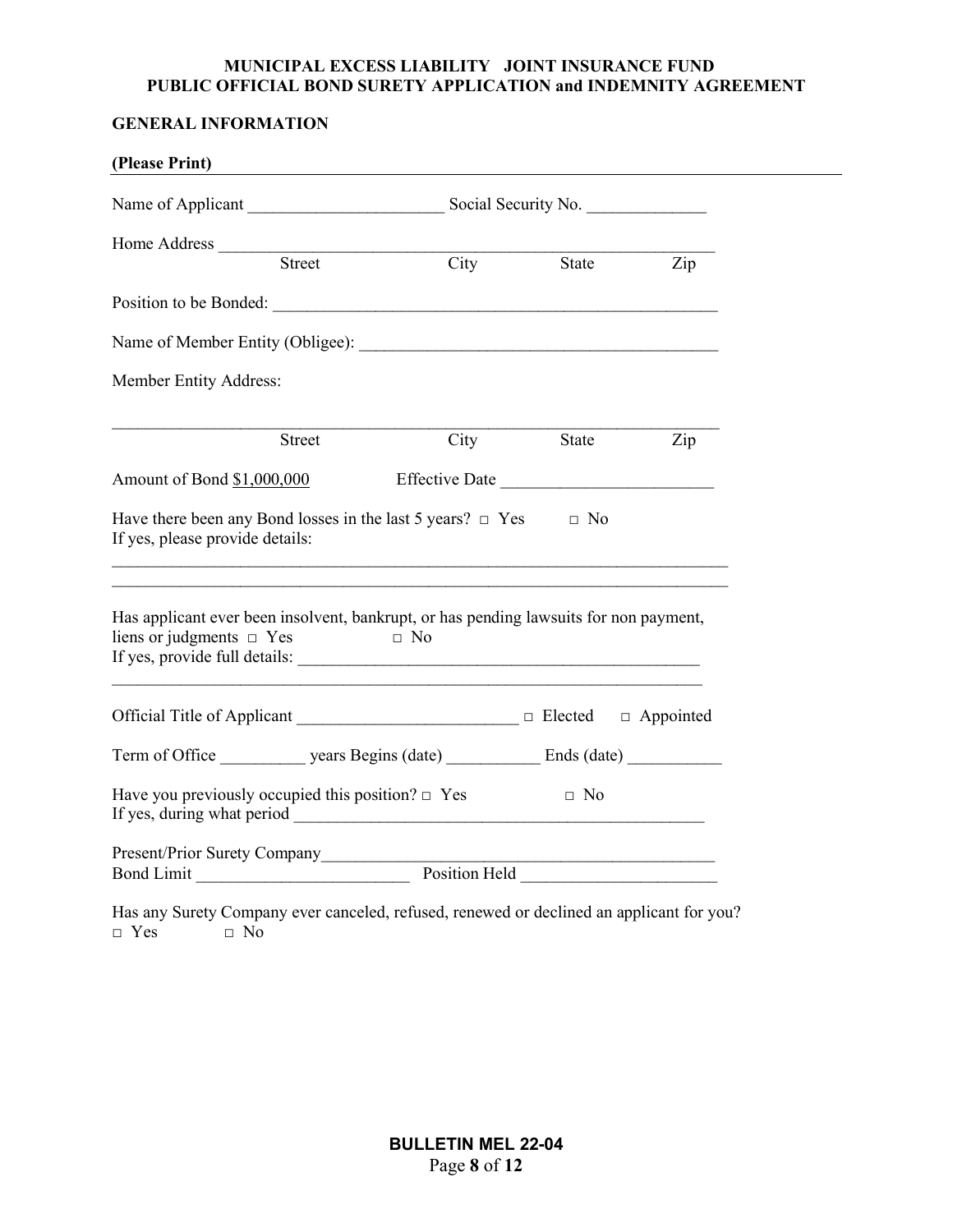#### **FINANCIAL INFORMATION**

| 1. Amount of money handled during an annual term \$                                                                                                                                                                                                                                                       |
|-----------------------------------------------------------------------------------------------------------------------------------------------------------------------------------------------------------------------------------------------------------------------------------------------------------|
| 2. Largest amount at any one time under your control \$                                                                                                                                                                                                                                                   |
| 3. Are funds deposited as received? $\Box$ Yes $\Box$ No                                                                                                                                                                                                                                                  |
| 4. Have you agreed to use only depositories designated by your superiors?<br>$\Box$ Yes $\Box$ No                                                                                                                                                                                                         |
| 5. Does the applicant have authority to withdraw funds from depository by check?<br>$\Box$ Yes $\Box$ No<br>If yes, is countersignature required? $\Box$ Yes $\Box$ No                                                                                                                                    |
|                                                                                                                                                                                                                                                                                                           |
| 7. Is applicant a custodian of securities? $\Box$ Yes $\Box$ No<br>If yes, what amount \$<br>Where are securities kept?<br>Is there joint control? $\Box$ Yes $\Box$ No<br>If yes, by whom $\_\_$                                                                                                         |
| 8. Did the CPA make any recommendations during the last audit?<br>$\Box$ Yes<br>$\Box$ No                                                                                                                                                                                                                 |
| 9. Are your accounts audited on an annual basis? $\Box$ Yes $\Box$ No<br>If yes, by whom? $\frac{1}{2}$ is the set of the set of the set of the set of the set of the set of the set of the set of the set of the set of the set of the set of the set of the set of the set of the set of the set of the |
| 10. Does the applicant collect taxes? $\Box$ Yes $\Box$ No<br>If yes, what amount is to be collected?                                                                                                                                                                                                     |
| 11. To whom and when does the applicant make a report of insolvencies and                                                                                                                                                                                                                                 |
| 12. Is the applicant responsible for investment of funds? $\Box$ Yes $\Box$ No<br>If yes, is there a published investment policy which has been approved by the<br>Obligee? $\Box$ Yes $\Box$ No                                                                                                          |
| 13. Is there someone other than the applicant checking at least annually to be sure the<br>investment policy is being followed? $\Box$ Yes<br>$\Box$ No                                                                                                                                                   |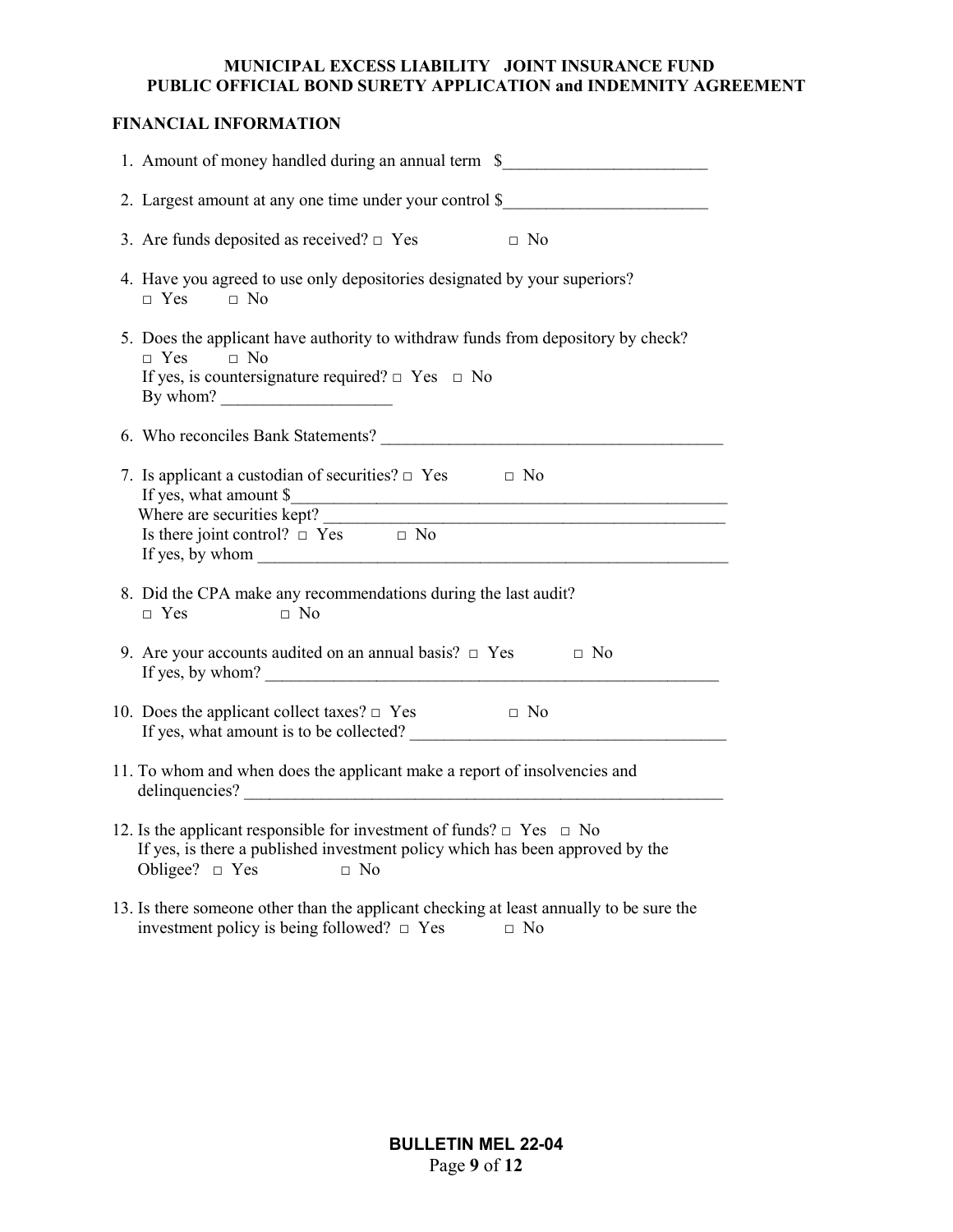#### **New Jersey**

#### **A SUMMARY OF YOUR RIGHTS UNDER THE NEW JERSEY FAIR CREDIT REPORTING ACT**

The State of New Jersey Fair Credit Reporting Act (NJFCRA) is designed to promote accuracy, fairness, consumer confidentiality, and the proper use of credit data by each consumer reporting agency ("CRA") in accordance with the requirements of the NJFCRA.

The NJFCRA is modeled after the Federal Fair Credit Reporting Act. You have received a Summary of Your Rights under the Federal Fair Credit Reporting Act. The two Acts are almost identical, as are your rights under them. You can find the complete text of the NJFCRA at the Department of Consumer Affairs. You may seek damages for violations of the NJFCRA. If a CRA, a user, or (in some cases) a provider of CRA data violates the NJFCRA, you may have a legal cause of action.

**For questions or concerns regarding the NJFCRA, please contact:**

### **DIVISION OF CONSUMER AFFAIRS**

Department of Law and Public Safety 124 Halsey Street Newark, NJ 07102 **Phone:** 800-242-5846 / 973-504-6200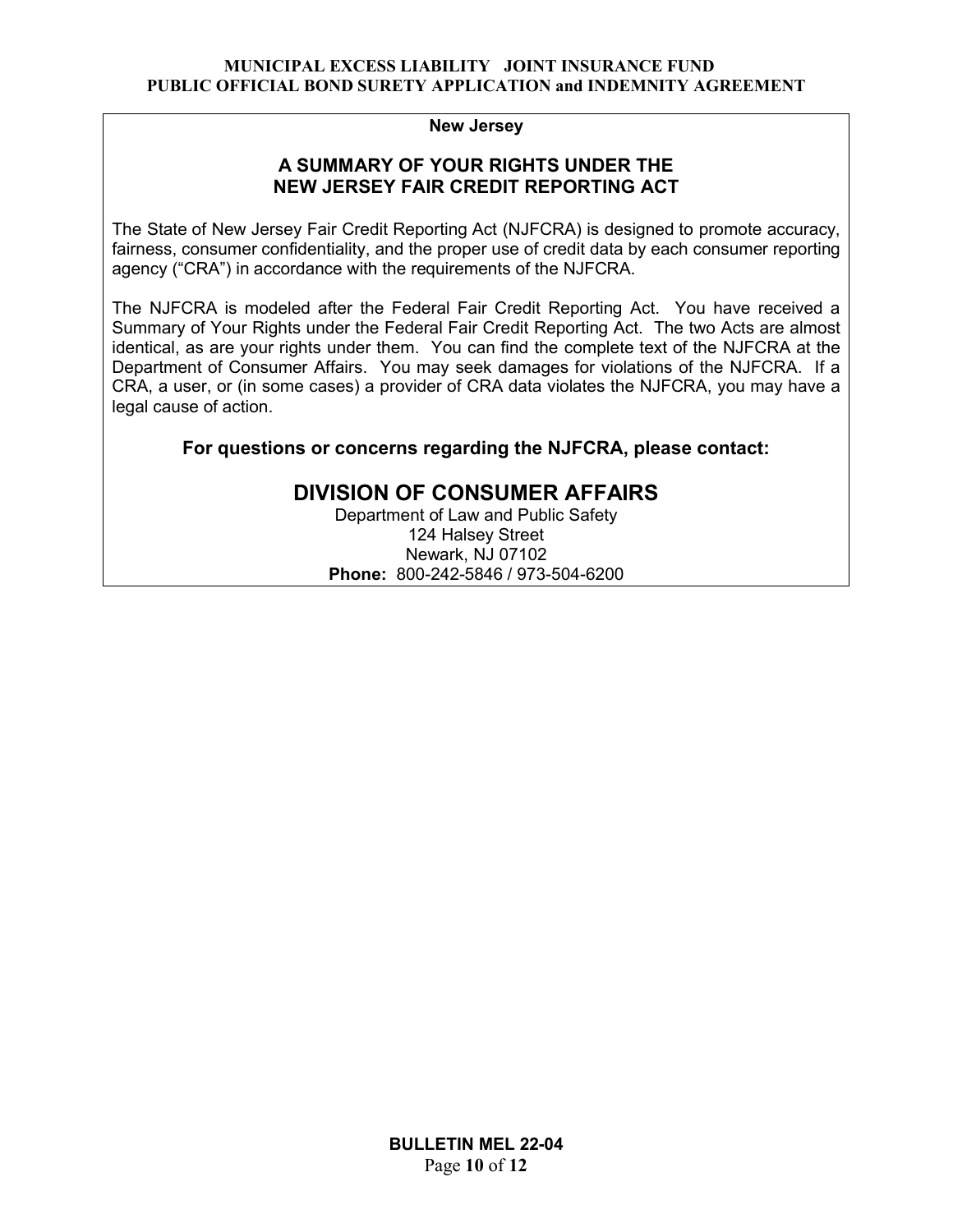

**Municipal Excess Liability Joint Insurance Fund**

# **Fair Credit Reporting Act Consumer Disclosure and Authorization**